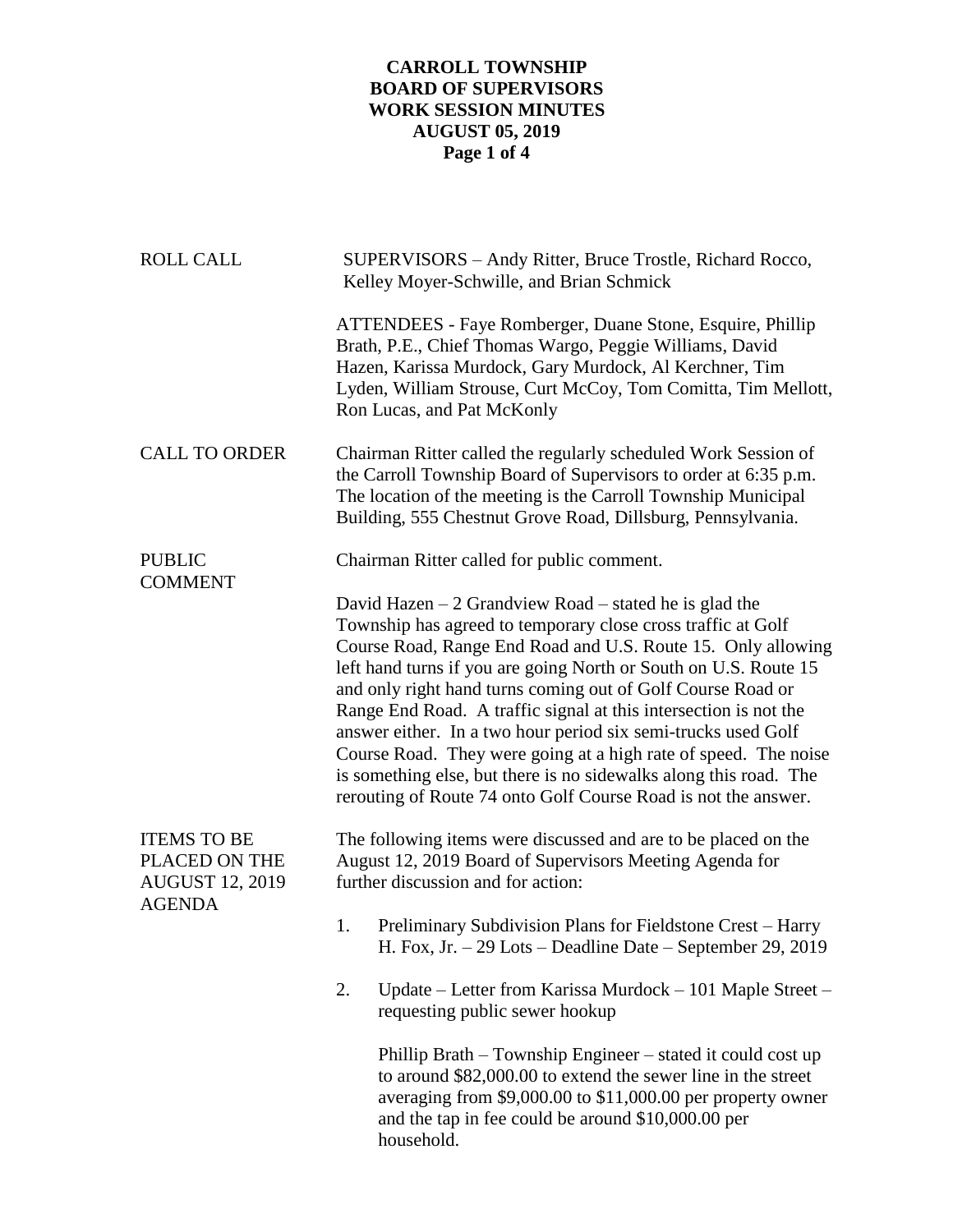## **CARROLL TOWNSHIP BOARD OF SUPERVISORS WORK SESSION MINUTES AUGUST 05, 2019 Page 2 of 4**

AGENDA

- ITEMS TO BE 3. Update Police Service Contract for Dillsburg Borough (5- PLACED ON THE years contract) and Monaghan Township (3-year contract). AUGUST 12, 2019 The current contracts end December 31, 2019.
- CONTINUES 4. Install an automatic door opener on the overhead doors in the new recycling building.
	- 5. DBI Services 2019 2021 Commercial Service Agreement Costars No. 12-882-3
		- a. Fence Line spraying around ballfields and parking lot

2019 -\$776.00 2020 - \$784.00 2021 - \$800.00

a. Roadside Vegetation Control

2019 - \$4,365.00 2020 - \$4,441.00 2021 - \$4,500.00

- 6. Resolution Number 2019-11 A Resolution of the Board of Supervisors of Carroll Township, York County, Pennsylvania, declaring its intent to follow the schedules and procedures for disposition of records as set forth in the Municipal Records Manual approved December 16, 2008, as amended March 28, 2019
- 7. Permission to advertise to sell 19 Sections of 8' long 15" diameter RCP – through Municibid process
- 8. Proposed 2020 Budget Work Session Meetings there is a conflict with Monday, October 21, 2019 – Soccer has the room reserved. Also Monday, October 28, 2019 – Zoning Hearing Board could be using the meeting room.

The Board decided to leave the two dates as scheduled. Will work it out if we need to.

9. Create a Payroll Policy to go into effect the first pay for 2020 that all payroll checks will be direct deposit only.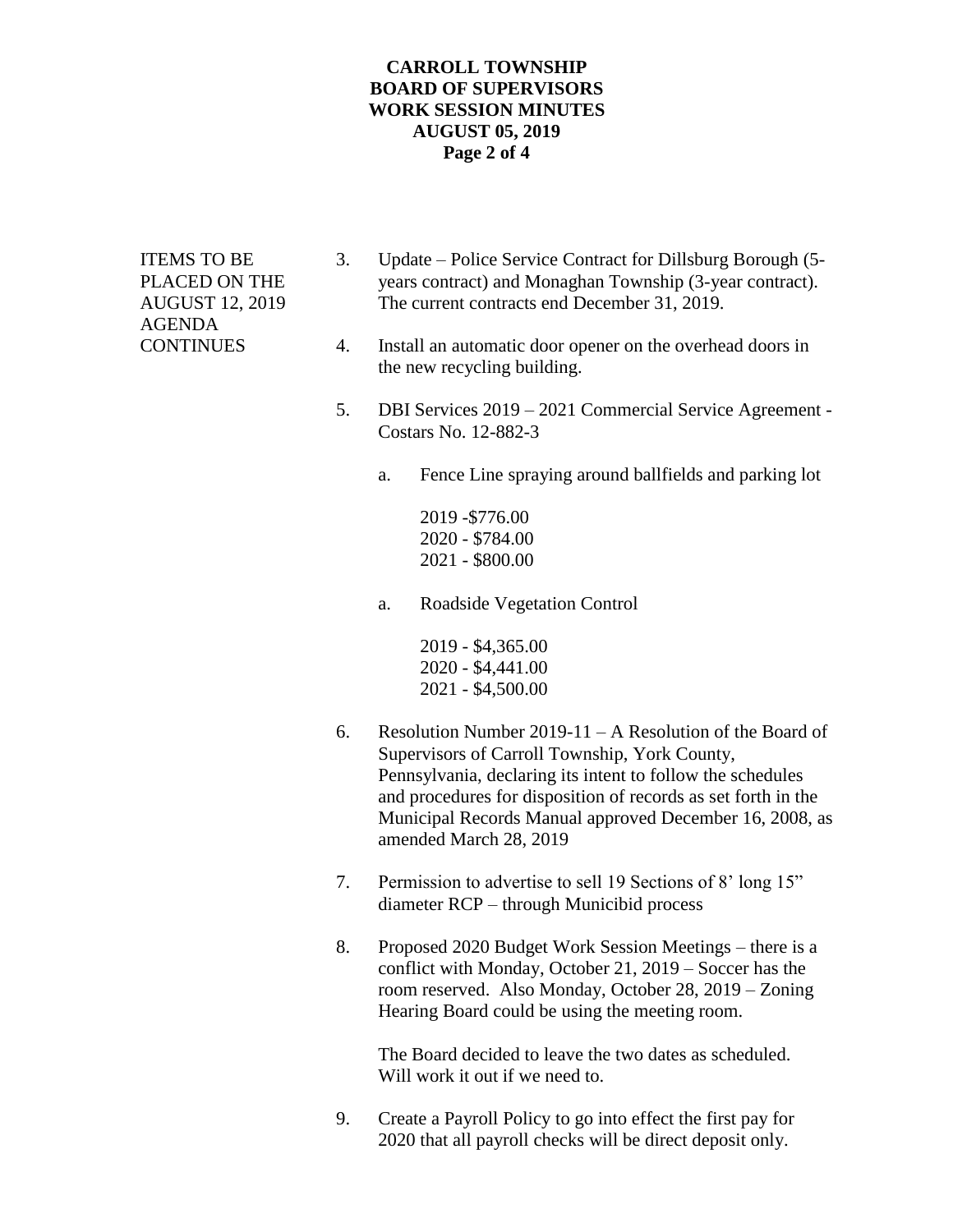## **CARROLL TOWNSHIP BOARD OF SUPERVISORS WORK SESSION MINUTES AUGUST 05, 2019 Page 3 of 4**

- ITEMS TO BE 10. Permission to advertise Ordinance Number 2019-243 An PLACED ON THE Ordinance to approve, adopt and enact an Ordinance AUGUST 12, 2019 Codification for the Township of Carroll, County of York, AGENDA Commonwealth of Pennsylvania to provide for the repeal of CONTINUES certain legislation not included therein; to save from repeal certain other legislation not included therein; and to provide penalties for tampering with the code
	- 11. July 01, 2019 Board of Supervisors Work Session Minutes
	- 12, July 08, 2019 Board of Supervisors Meeting Minutes
- ITEMS DISCUSSED 1. Dillsburg Venture's Modified Plan Charles Cortney and AND REMOVED Tom Comitta discussed the Dillsburg Venture's Modified
	- 2. U. S. Route 15 and Golf Course Road Safety Concerns and Flashing Lights and Speed Detector Machine to show your speed before Golf Course Road

No motion was made but the Board authorized Phillip Brath to send a letter to PennDOT asking for a temporary closure of cross traffic for Golf Course Road and Range End Road. If you are on U.S. Rt. 15 South you can make a left turn onto Golf Course Road. If you are on U.S. Rt. North you can make a left turn onto Range End Road. Right hand turns only if you are on Golf Course Road or Range End Road onto U.S. Rt. 15.

Supervisor Moyer-Schwille asked that a letter be sent to Franklin Township asking for a meeting with two supervisors to discuss U.S. Rt. 15 proposed clover leaf at Glenwood Road with herself and Supervisor Trostle.

- 3. Township Residents Fall Free Shredding Day Scheduled for Saturday, October 26, 2019 from 9:00 a.m. to noon
- 4. Update on selling Car 10 2011 Ford Crown Victoria at the 2019 CAPCOG Auction – The vehicle was sold for \$900.00. A 10% commission applied to the sell. The Township should receive a check in the amount of \$810.00.

FROM THE AGENDA Plan.